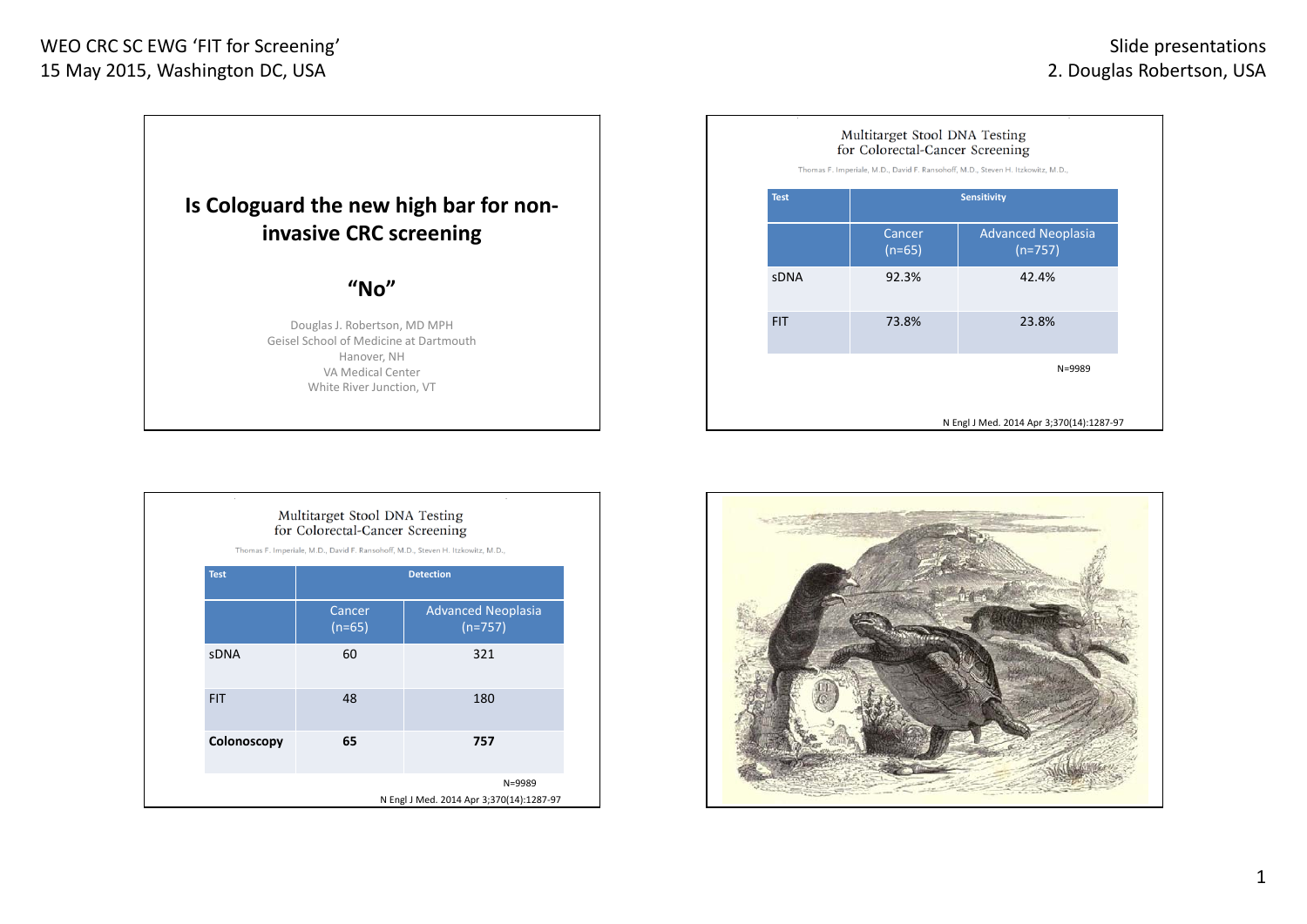| Multitarget Stool DNA Testing<br>for Colorectal-Cancer Screening<br>Thomas F. Imperiale, M.D., David F. Ransohoff, M.D., Steven H. Itzkowitz, M.D., |                    |                                                   |                                          |  |  |
|-----------------------------------------------------------------------------------------------------------------------------------------------------|--------------------|---------------------------------------------------|------------------------------------------|--|--|
| <b>Test</b>                                                                                                                                         | <b>Detection</b>   | <b>Recommended</b><br><b>Interval if negative</b> |                                          |  |  |
|                                                                                                                                                     | Cancer<br>$(n=65)$ | Advanced<br>Neoplasia<br>$(n=757)$                |                                          |  |  |
| <b>sDNA</b>                                                                                                                                         | 60                 | 321                                               | q3(?)                                    |  |  |
| <b>FIT</b>                                                                                                                                          | 48                 | 180                                               | $q 1-2$                                  |  |  |
| Colonoscopy                                                                                                                                         | 65                 | 757                                               | q 10                                     |  |  |
| $N = 9989$                                                                                                                                          |                    |                                                   | N Engl J Med. 2014 Apr 3;370(14):1287-97 |  |  |

|                             | Studies of repeated application of FIT |                           |                     |                                                                                                                                                                                                                          |                                                |
|-----------------------------|----------------------------------------|---------------------------|---------------------|--------------------------------------------------------------------------------------------------------------------------------------------------------------------------------------------------------------------------|------------------------------------------------|
| Author, year                | FIT Brand (cut-off)                    | <b>Screening</b><br>round | Positivity rate (%) | <b>Positive predictive</b><br>value for CRC (%)                                                                                                                                                                          | <b>Positive predictive</b><br>value for AN (%) |
| Denters, 2012               | OC Sensor (10 mcg/g)                   | $\mathbf{1}$              | 8.1                 | 6.0                                                                                                                                                                                                                      | 54.0                                           |
|                             |                                        | $\overline{2}$            | 7.4                 | 3.0                                                                                                                                                                                                                      | 42.0                                           |
| van Roon. 2013*             | OC Sensor (10 mcg/g)                   | $\mathbf{1}$              | 8.6                 | 7.8                                                                                                                                                                                                                      | 33.9                                           |
|                             |                                        | $\overline{\mathbf{z}}$   | 6.6                 | 4.7                                                                                                                                                                                                                      | 31.8                                           |
| van Roon. 2013 <sup>+</sup> | OC Sensor (10 mcg/g)                   | $\mathbf{1}$              | 9.0                 | 2.9                                                                                                                                                                                                                      | 39.6                                           |
|                             |                                        | $\overline{2}$            | 5.4                 | 1.4                                                                                                                                                                                                                      | 35.7                                           |
| <b>Crotta, 2012</b>         | OC Sensor (20 mcg/g)                   | $\mathbf{1}$              | 4.3                 | 5.8                                                                                                                                                                                                                      | 40.3                                           |
|                             |                                        | $\overline{2}$            | 4.2                 | 1.9                                                                                                                                                                                                                      | 33.4                                           |
|                             |                                        | 3                         | 3.7                 | 6.9                                                                                                                                                                                                                      | 34.5                                           |
|                             |                                        | $\overline{4}$            | 4.4                 | $\Omega$                                                                                                                                                                                                                 | 33.3                                           |
| Kapidzic, 2014              | OC Sensor (10 mcg/g)                   | $\mathbf{1}$              | 8.4                 | 6.0                                                                                                                                                                                                                      | 40.7                                           |
|                             |                                        | $\overline{2}$            | 6.0                 | 3.1                                                                                                                                                                                                                      | 33.2                                           |
| *hiennial                   |                                        | $\overline{3}$            | 5.7                 | 2.5                                                                                                                                                                                                                      | 24.0                                           |
| <sup>+</sup> annual         |                                        |                           |                     | Denters et al; Gastroenterology. 2012; 142(3):497-504<br>Van Roon et al; Gut. 2013;62(3):409-15<br>Crotta et al: Clin Gastroenterol Hepatol, 2012:10(6):633-8<br>Kapidzic et al; Am J Gastroenterol. 2014;109(8):1257-64 |                                                |



|              | Studies of repeated application of sDNA |                        |                     |                                                 |                                         |
|--------------|-----------------------------------------|------------------------|---------------------|-------------------------------------------------|-----------------------------------------|
| Author, year | FIT Brand (cut-off)                     | <b>Screening round</b> | Positivity rate (%) | Positive predictive value for<br><b>CRC (%)</b> | Positive predictive value<br>for AN (%) |
|              |                                         |                        |                     |                                                 |                                         |
|              |                                         |                        |                     |                                                 |                                         |
|              |                                         |                        |                     |                                                 |                                         |
|              |                                         |                        |                     |                                                 |                                         |
|              |                                         |                        |                     |                                                 |                                         |
|              |                                         |                        |                     |                                                 |                                         |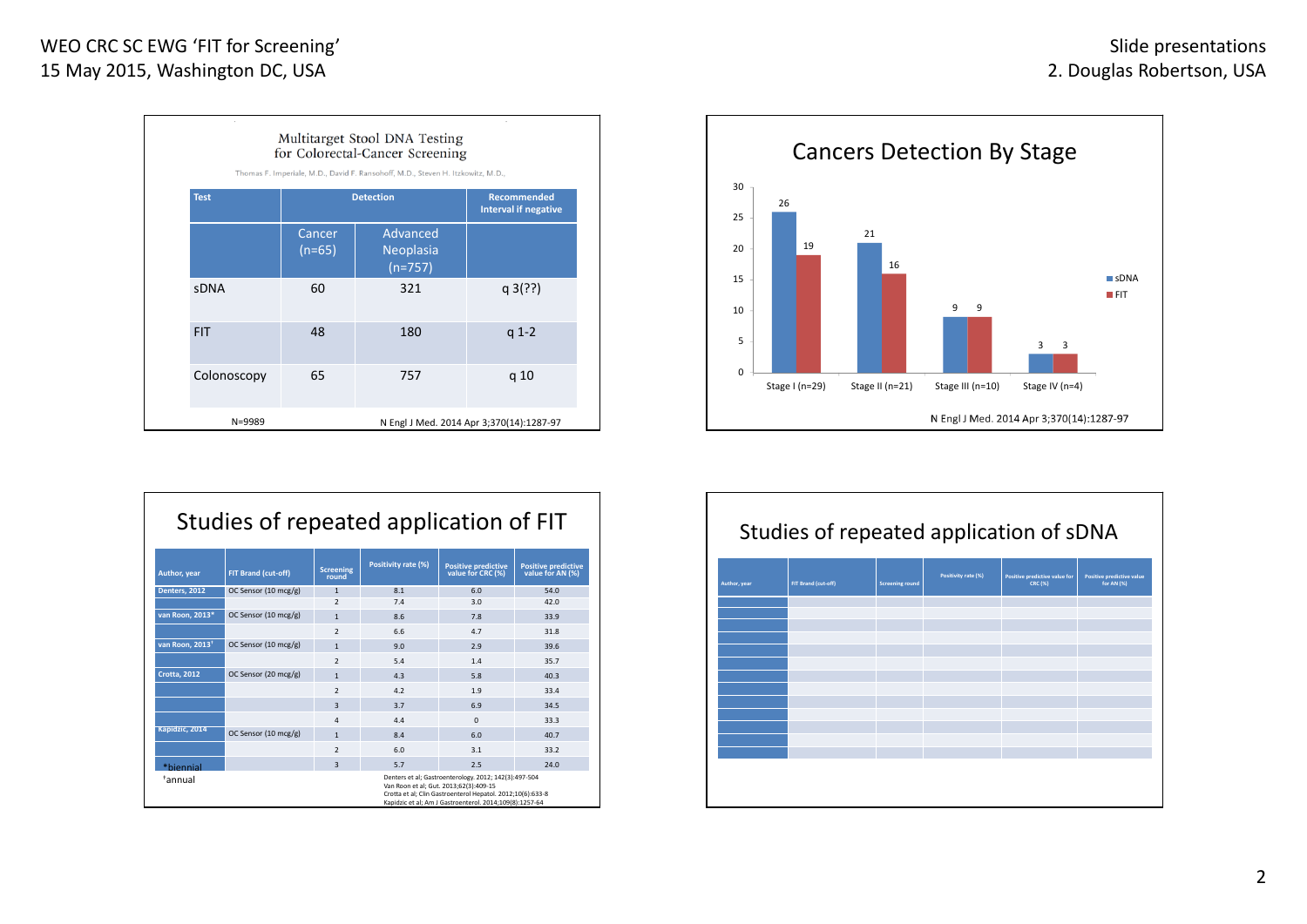

# Practical Considerations• Compliance • Follow up • Cost

### Colonoscopy versus Fecal Immunochemical Testing in Colorectal-Cancer Screening

- ▶ RCT of invitation to either colonoscopy or FIT (n=53,302)
- Interim results after one round of screening
- $\triangleright$  Low participation in both FIT (34.2%) and colonoscopy (24.6%) groups

#### Findings

- Cancer
	- Colonoscopy Arm = 30 (4 found by cross-over to FIT)
- FIT Arm = 33 (1 found by cross-over to colonoscopy)
- Advanced neoplasia
	- Colonoscopy Arm = 514
	- $\triangleright$  FIT Arm = 231

Quintero and Castells N Engl J Med 2012;366:697-706

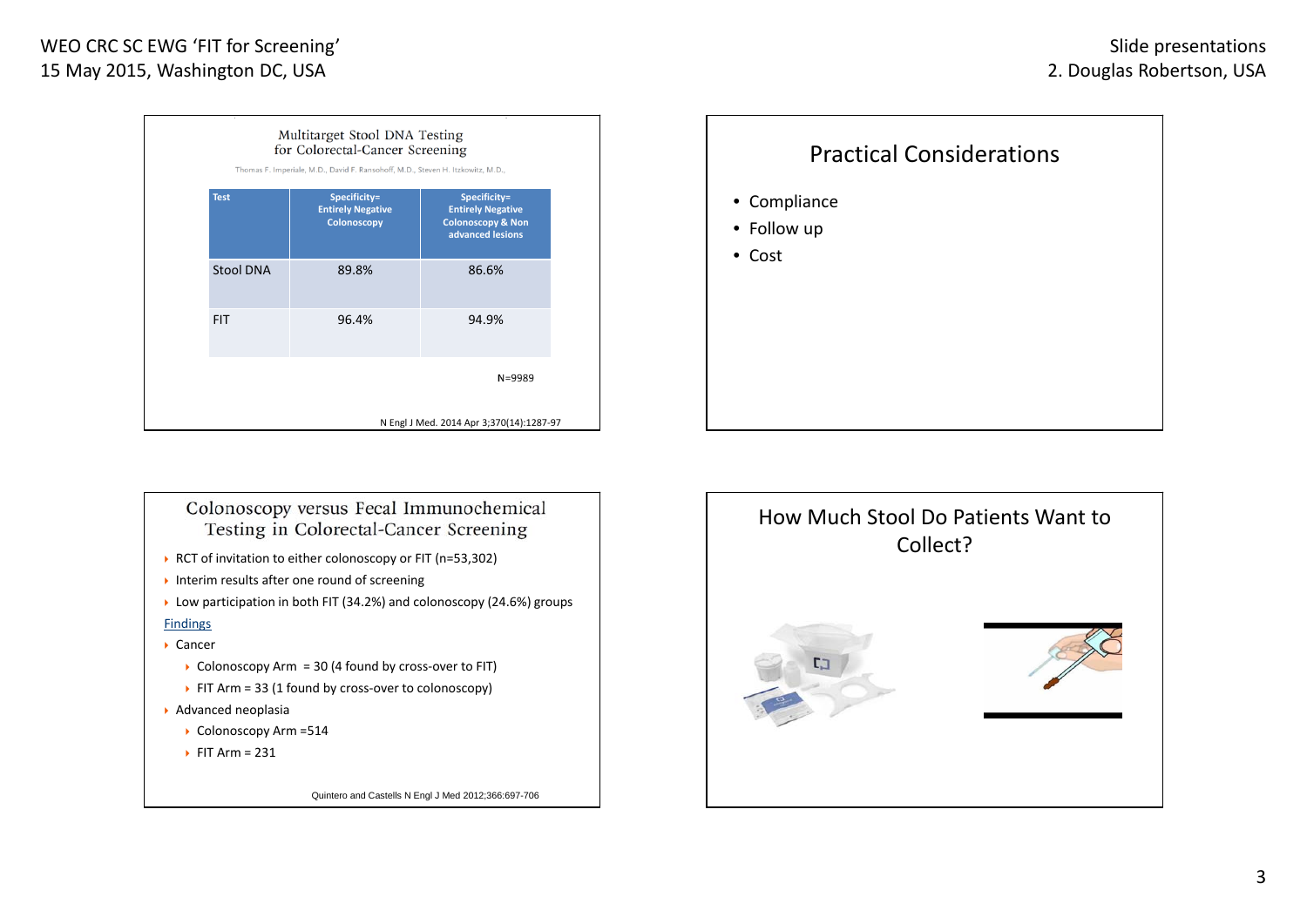## WEO CRC SC EWG 'FIT for Screening' 15 May 2015, Washington DC, USA